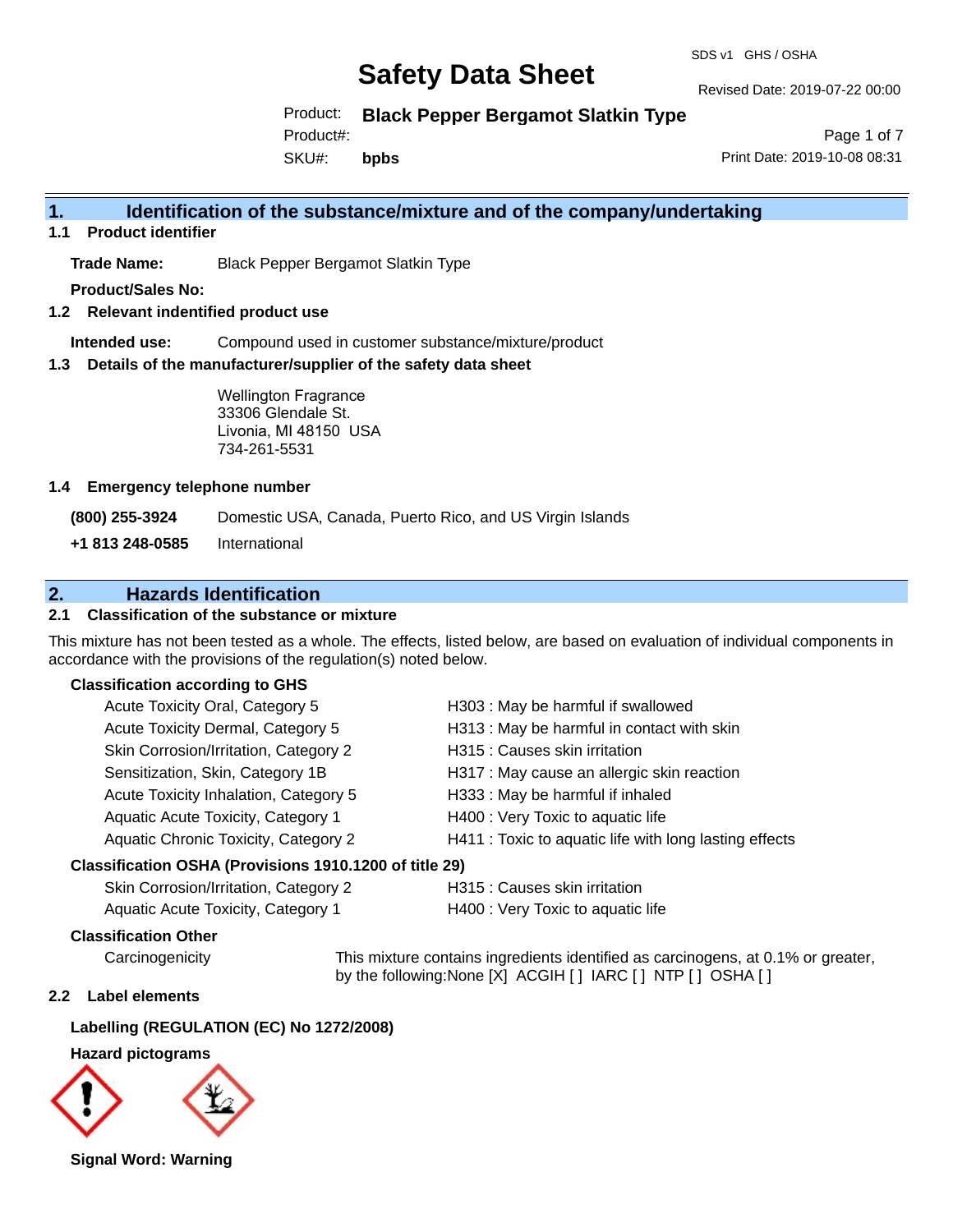#### SDS v1 GHS / OSHA

# **Safety Data Sheet**

Revised Date: 2019-07-22 00:00

Product: **Black Pepper Bergamot Slatkin Type**

Product#:

SKU#: **bpbs**

Page 2 of 7 Print Date: 2019-10-08 08:31

| <b>Hazard statments</b>         |                                                                         |
|---------------------------------|-------------------------------------------------------------------------|
| H303                            | May be harmful if swallowed                                             |
| H313                            | May be harmful in contact with skin                                     |
| H315                            | Causes skin irritation                                                  |
| H317                            | May cause an allergic skin reaction                                     |
| H333                            | May be harmful if inhaled                                               |
| H400                            | Very Toxic to aquatic life                                              |
| H411                            | Toxic to aquatic life with long lasting effects                         |
| <b>Precautionary Statements</b> |                                                                         |
| <b>Prevention:</b>              |                                                                         |
| P <sub>264</sub>                | Wash hands thoroughly after handling                                    |
| P <sub>272</sub>                | Contaminated work clothing should not be allowed out of the workplace   |
| P <sub>273</sub>                | Avoid release to the environment                                        |
| <b>Response:</b>                |                                                                         |
| $P302 + P352$                   | IF ON SKIN: Wash with soap and water                                    |
| $P304 + P312$                   | IF INHALED: Call a POISON CENTER or doctor/physician if you feel unwell |
| P312                            | Call a POISON CENTER or doctor/physician if you feel unwell             |
| $P333 + P313$                   | If skin irritation or a rash occurs: Get medical advice/attention       |
| P362                            | Take off contaminated clothing and wash before reuse                    |
| P363                            | Wash contaminated clothing before reuse                                 |
| P391                            | <b>Collect Spillage</b>                                                 |
| 2.3<br><b>Other Hazards</b>     |                                                                         |
|                                 |                                                                         |

#### **no data available**

# **3. Composition/Information on Ingredients**

## **3.1 Mixtures**

This product is a complex mixture of ingredients, which contains among others the following substance(s), presenting a health or environmental hazard within the meaning of the UN Globally Harmonized System of Classification and Labeling of Chemicals (GHS):

| CAS#<br>Ingredient                 | EC#                                     | Conc.<br>Range | <b>GHS Classification</b>    |
|------------------------------------|-----------------------------------------|----------------|------------------------------|
| 120-51-4<br><b>Benzyl Benzoate</b> | 204-402-9                               | $5 - 10 \%$    | H302; H313; H400; H411       |
|                                    |                                         |                |                              |
| 54464-57-2                         | 259-174-3                               | $5 - 10 \%$    | H315; H317; H400; H410       |
|                                    | Tetramethyl Acetyloctahydronaphthalenes |                |                              |
| 1222-05-5                          | 214-946-9                               | $5 - 10%$      | H316; H400; H410             |
|                                    | Hexamethylindanopyran                   |                |                              |
| $101 - 86 - 0$                     | 202-983-3                               | $2 - 5%$       | H303; H316; H317; H400; H411 |
|                                    | Hexyl cinnamaldehyde                    |                |                              |
| 32388-55-9                         | $251 - 020 - 3$                         | $1 - 2\%$      | H303; H317; H400; H410       |
| Acetyl cedrene                     |                                         |                |                              |
|                                    |                                         |                |                              |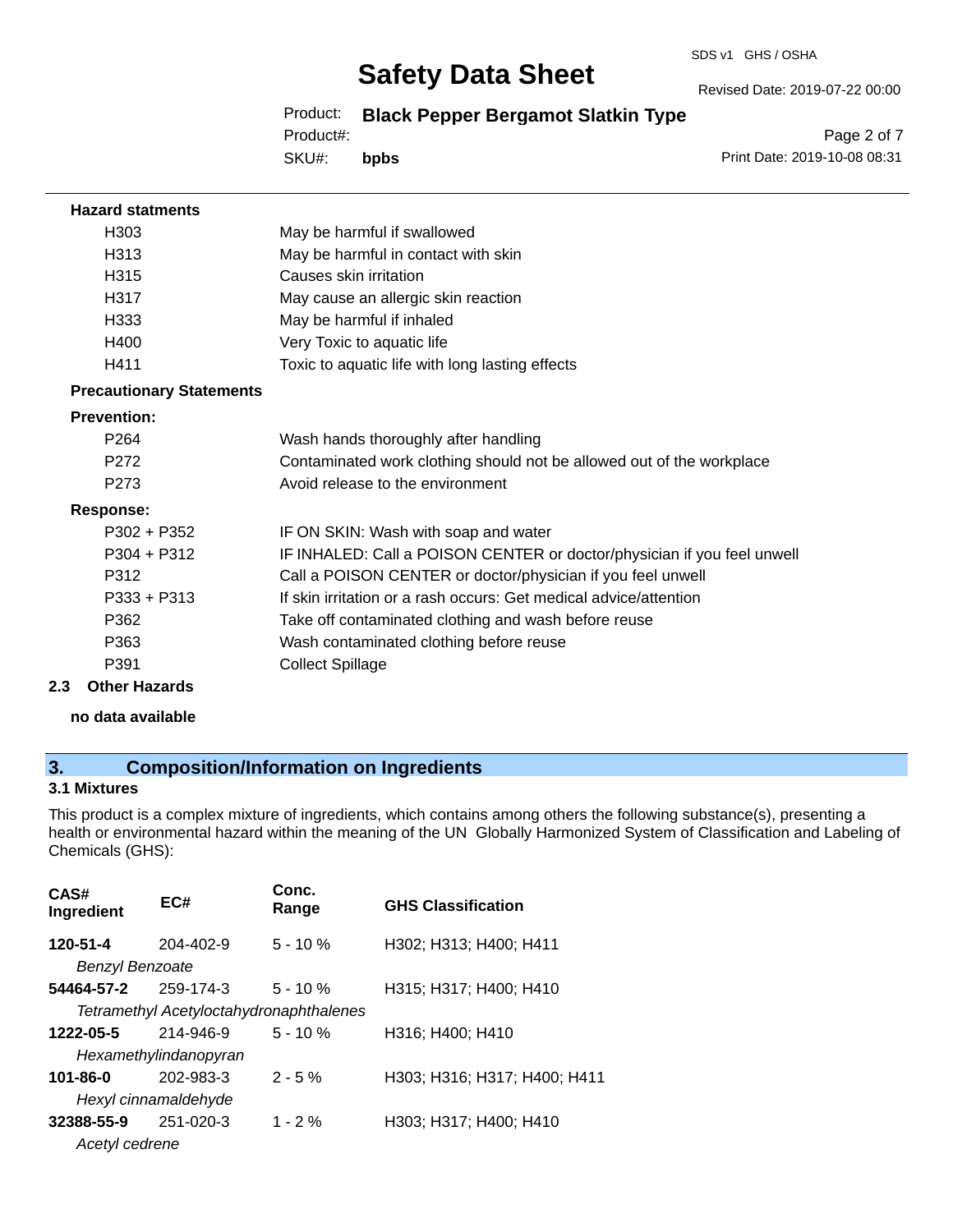#### SDS v1 GHS / OSHA

# **Safety Data Sheet**

Revised Date: 2019-07-22 00:00

Product: **Black Pepper Bergamot Slatkin Type**

Product#:

SKU#: **bpbs**

Page 3 of 7 Print Date: 2019-10-08 08:31

| CAS#<br>Ingredient                                       | EC#                                | Conc.<br>Range | <b>GHS Classification</b>           |
|----------------------------------------------------------|------------------------------------|----------------|-------------------------------------|
| 78-70-6<br>Linalool                                      | 201-134-4                          | $1 - 2\%$      | H227; H303; H315; H317; H319; H402  |
| 19870-74-7                                               | 243-384-7                          | $1 - 2\%$      | H317: H400: H410                    |
| Cedrol methyl ether                                      |                                    |                |                                     |
| $80 - 54 - 6$                                            | 201-289-8                          | $0.1 - 1.0 \%$ | H227; H302; H315; H317; H361; H401; |
|                                                          | <b>Butylphenyl Methylpropional</b> |                | H412                                |
| 1205-17-0                                                | 214-881-6                          | $0.1 - 1.0 \%$ | H303; H317; H361; H401; H411        |
| a-Methyl-1,3-benzodioxole-5-propionaldehyde              |                                    |                |                                     |
| See Section 16 for full text of GHS classification codes |                                    |                |                                     |

See Section 16 for full text of GHS classification codes which where not shown in section 2

Total Hydrocarbon Content (%  $w/w$ ) = 0.87

| 4.<br><b>First Aid Measures</b>                                                   |                                                                                                               |
|-----------------------------------------------------------------------------------|---------------------------------------------------------------------------------------------------------------|
| <b>Description of first aid measures</b><br>4.1                                   |                                                                                                               |
| Inhalation:                                                                       | Remove from exposure site to fresh air and keep at rest.<br>Obtain medical advice.                            |
| <b>Eye Exposure:</b>                                                              | Flush immediately with water for at least 15 minutes.<br>Contact physician if symptoms persist.               |
| <b>Skin Exposure:</b>                                                             | Remove contaminated clothes. Wash thoroughly with water (and soap).<br>Contact physician if symptoms persist. |
| Ingestion:                                                                        | Rinse mouth with water and obtain medical advice.                                                             |
| Most important symptoms and effects, both acute and delayed<br>4.2                |                                                                                                               |
| <b>Symptoms:</b>                                                                  | no data available                                                                                             |
| <b>Risks:</b>                                                                     | Refer to Section 2.2 "Hazard Statements"                                                                      |
| Indication of any immediate medical attention and special treatment needed<br>4.3 |                                                                                                               |
| <b>Treatment:</b>                                                                 | Refer to Section 2.2 "Response"                                                                               |
| 5.                                                                                |                                                                                                               |
| <b>Fire-Fighting measures</b><br><b>Extinguishing media</b><br>5.1                |                                                                                                               |
| Suitable:                                                                         | Carbon dioxide (CO2), Dry chemical, Foam                                                                      |
| <b>Unsuitable</b>                                                                 | Do not use a direct water jet on burning material                                                             |
| Special hazards arising from the substance or mixture<br>5.2                      |                                                                                                               |
| During fire fighting:<br>5.3 Advice for firefighters                              | Water may be ineffective                                                                                      |
| <b>Further information:</b>                                                       | Standard procedure for chemical fires                                                                         |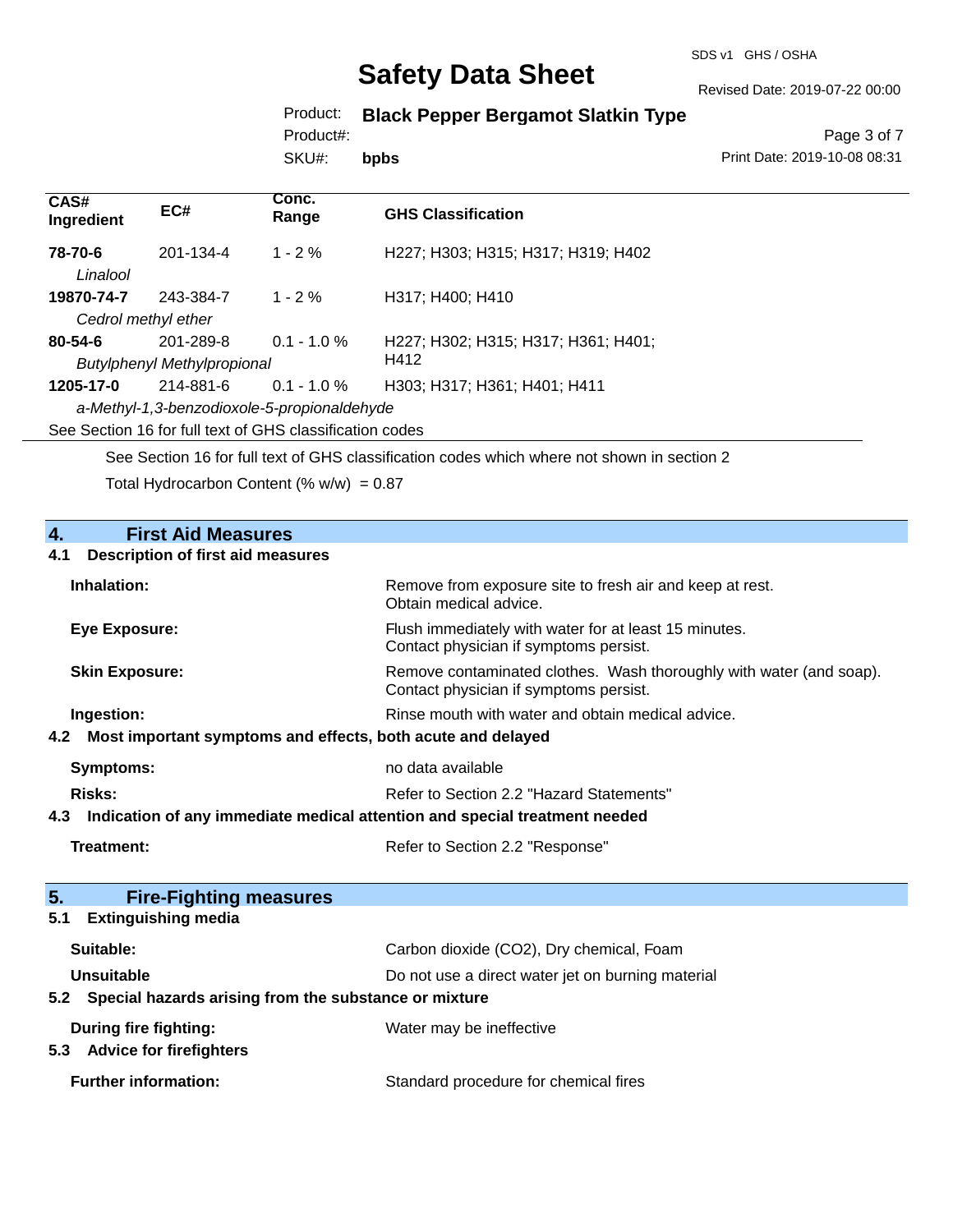#### Revised Date: 2019-07-22 00:00

Product: **Black Pepper Bergamot Slatkin Type**

Product#:

SKU#: **bpbs**

Page 4 of 7 Print Date: 2019-10-08 08:31

#### **6. Accidental Release Measures**

## **6.1 Personal precautions, protective equipment and emergency procedures**

Avoid inhalation and contact with skin and eyes. A self-contained breathing apparatus is recommended in case of a major spill.

#### **6.2 Environmental precautions**

Keep away from drains, soil, and surface and groundwater.

#### **6.3 Methods and materials for containment and cleaning up**

Clean up spillage promptly. Remove ignition sources. Provide adequate ventilation. Avoid excessive inhalation of vapors. Gross spillages should be contained by use of sand or inert powder and disposed of according to the local regulations.

#### **6.4 Reference to other sections**

Not Applicable

## **7. Handling and Storage**

#### **7.1 Precautions for safe handling**

Apply according to good manufacturing and industrial hygiene practices with proper ventilation. Do not drink, eat or smoke while handling. Respect good personal hygiene.

#### **7.2 Conditions for safe storage, including any incompatibilities**

Store in a cool, dry and ventilated area away from heat sources and protected from light in tightly closed original container. Avoid uncoated metal container. Keep air contact to a minimum.

#### **7.3 Specific end uses**

No information available

## **8. Exposure Controls/Personal Protection**

#### **8.1 Control parameters**

| <b>Exposure Limits:</b> |  |  |  | Contains no substances with occupational exposure limit values. |  |
|-------------------------|--|--|--|-----------------------------------------------------------------|--|
|-------------------------|--|--|--|-----------------------------------------------------------------|--|

**Engineering Controls:** Use local exhaust as needed.

#### **8.2 Exposure controls - Personal protective equipment**

| Eye protection:                | Tightly sealed goggles, face shield, or safety glasses with brow guards and side shields, etc.<br>as may be appropriate for the exposure |
|--------------------------------|------------------------------------------------------------------------------------------------------------------------------------------|
| <b>Respiratory protection:</b> | Avoid excessive inhalation of concentrated vapors. Apply local ventilation where appropriate.                                            |
| <b>Skin protection:</b>        | Avoid Skin contact. Use chemically resistant gloves as needed.                                                                           |

#### **9. Physical and Chemical Properties**

#### **9.1 Information on basic physical and chemical properties**

| Appearance:            | Liquid                       |
|------------------------|------------------------------|
| Odor:                  | Conforms to Standard         |
| Color:                 | Pale Yellow to Yellow (G2-4) |
| Viscosity:             | Liquid                       |
| <b>Freezing Point:</b> | Not determined               |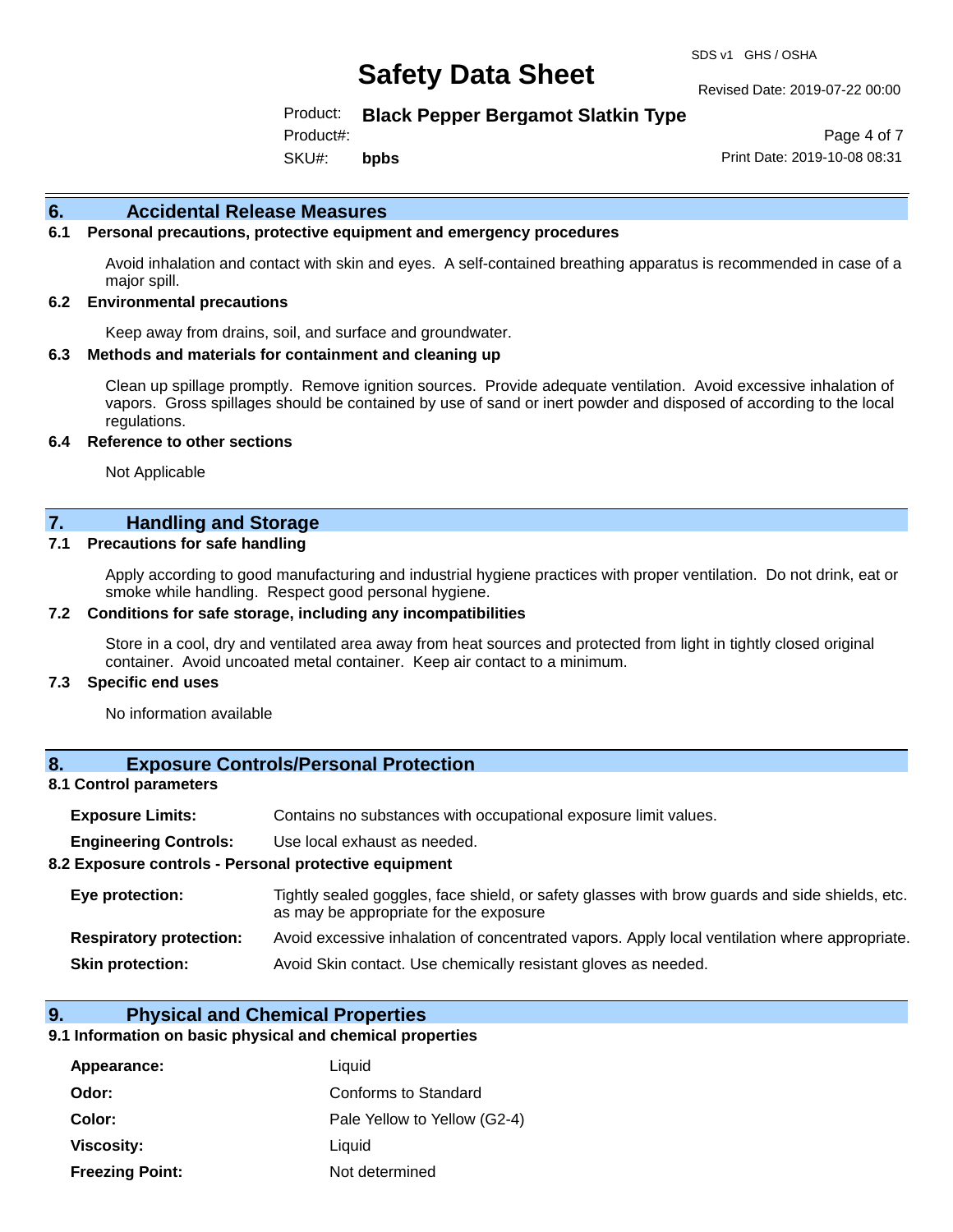# Product: **Black Pepper Bergamot Slatkin Type**

SKU#: Product#: **bpbs**

Page 5 of 7 Print Date: 2019-10-08 08:31

Revised Date: 2019-07-22 00:00

| <b>Boiling Point:</b>        | Not determined     |
|------------------------------|--------------------|
| <b>Melting Point:</b>        | Not determined     |
| <b>Flashpoint (CCCFP):</b>   | $>200$ F (93.33 C) |
| <b>Auto flammability:</b>    | Not determined     |
| <b>Explosive Properties:</b> | None Expected      |
| <b>Oxidizing properties:</b> | None Expected      |
| Vapor Pressure (mmHg@20 C):  | 0.0227             |
| %VOC:                        | 0.02               |
| Specific Gravity @ 25 C:     | 0.9390             |
| Density @ 25 C:              | 0.9360             |
| Refractive Index @ 20 C:     | 1.4870             |
| Soluble in:                  | Oil                |

# **10. Stability and Reactivity**

| <b>10.1 Reactivity</b>                  | None                                               |
|-----------------------------------------|----------------------------------------------------|
| <b>10.2 Chemical stability</b>          | Stable                                             |
| 10.3 Possibility of hazardous reactions | None known                                         |
| <b>10.4 Conditions to avoid</b>         | None known                                         |
| 10.5 Incompatible materials             | Strong oxidizing agents, strong acids, and alkalis |
| 10.6 Hazardous decomposition products   | None known                                         |

# **11. Toxicological Information**

## **11.1 Toxicological Effects**

Acute Toxicity Estimates (ATEs) based on the individual Ingredient Toxicity Data utilizing the "Additivity Formula"

| Acute toxicity - Oral - (Rat) mg/kg                | (LD50: 4035.2979) May be harmful if swallowed            |
|----------------------------------------------------|----------------------------------------------------------|
| Acute toxicity - Dermal - (Rabbit) mg/kg           | (LD50: 4318.4716) May be harmful in contact with skin    |
| Acute toxicity - Inhalation - (Rat) mg/L/4hr       | (LD50: 23.6572) May be harmful if inhaled                |
| <b>Skin corrosion / irritation</b>                 | May be harmful if inhaled                                |
| Serious eye damage / irritation                    | Not classified - the classification criteria are not met |
| <b>Respiratory sensitization</b>                   | Not classified - the classification criteria are not met |
| <b>Skin sensitization</b>                          | May cause an allergic skin reaction                      |
| <b>Germ cell mutagenicity</b>                      | Not classified - the classification criteria are not met |
| Carcinogenicity                                    | Not classified - the classification criteria are not met |
| <b>Reproductive toxicity</b>                       | Not classified - the classification criteria are not met |
| Specific target organ toxicity - single exposure   | Not classified - the classification criteria are not met |
| Specific target organ toxicity - repeated exposure | Not classified - the classification criteria are not met |
| <b>Aspiration hazard</b>                           | Not classified - the classification criteria are not met |
|                                                    |                                                          |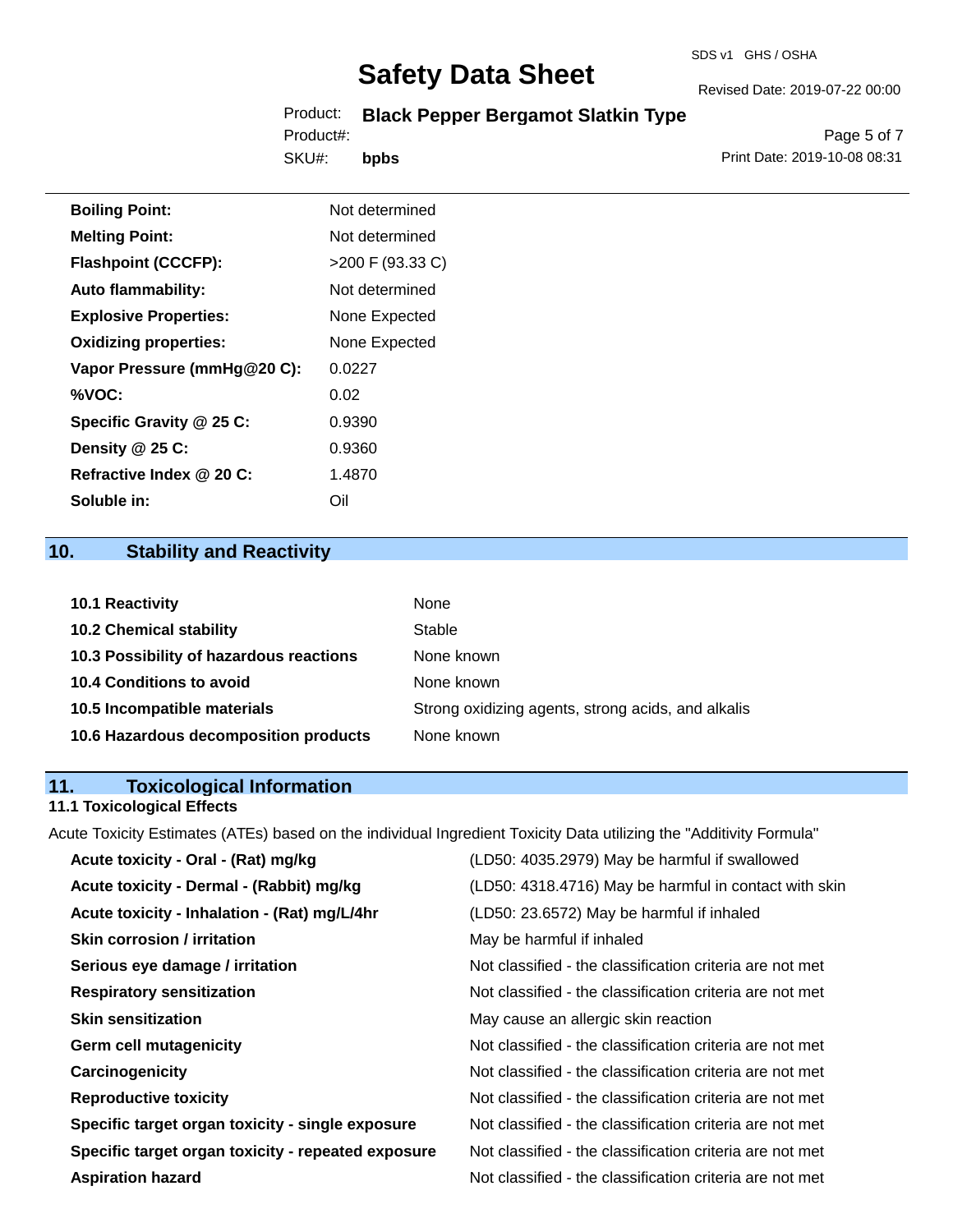SDS v1 GHS / OSHA

Revised Date: 2019-07-22 00:00

Product: **Black Pepper Bergamot Slatkin Type**

Product#:

SKU#: **bpbs**

Page 6 of 7 Print Date: 2019-10-08 08:31

## **12. Ecological Information**

**12.1 Toxicity**

| Very Toxic to aquatic life                      |
|-------------------------------------------------|
| Toxic to aquatic life with long lasting effects |
| no data available                               |
| no data available                               |
|                                                 |
| no data available                               |
| no data available                               |
| no data available                               |
| no data available                               |
|                                                 |

**13. Disposal Conditions** 

### **13.1 Waste treatment methods**

Do not allow product to reach sewage systems. Dispose of in accordance with all local and national regulations. Send to a licensed waste management company.The product should not be allowed to enter drains, water courses or the soil. Do not contaminate ponds, waterways or ditches with chemical or used container.

# **14. Transport Information**

| <b>Marine Pollutant</b>                                       | Yes. Ingredient of greatest environmental impact:<br>120-51-4 : (5 - 10 %) : Benzyl Benzoate |                                     |                   |                 |               |  |
|---------------------------------------------------------------|----------------------------------------------------------------------------------------------|-------------------------------------|-------------------|-----------------|---------------|--|
| <b>Regulator</b>                                              |                                                                                              | <b>Class</b>                        | <b>Pack Group</b> | <b>Sub Risk</b> | UN-nr.        |  |
| U.S. DOT (Non-Bulk)                                           |                                                                                              | Not Regulated - Not Dangerous Goods |                   |                 |               |  |
| <b>Chemicals NOI</b>                                          |                                                                                              |                                     |                   |                 |               |  |
| <b>ADR/RID (International Road/Rail)</b>                      |                                                                                              |                                     |                   |                 |               |  |
| <b>Environmentally Hazardous</b><br>Substance, Liquid, n.o.s. |                                                                                              | 9                                   | Ш                 |                 | UN3082        |  |
| <b>IATA (Air Cargo)</b>                                       |                                                                                              |                                     |                   |                 |               |  |
| <b>Environmentally Hazardous</b><br>Substance, Liquid, n.o.s. |                                                                                              | 9                                   | Ш                 |                 | <b>UN3082</b> |  |
| <b>IMDG (Sea)</b>                                             |                                                                                              |                                     |                   |                 |               |  |
| <b>Environmentally Hazardous</b><br>Substance, Liquid, n.o.s. |                                                                                              | 9                                   | Ш                 |                 | UN3082        |  |

## **15. Regulatory Information**

## **U.S. Federal Regulations**

**40 CFR(EPCRA, SARA, CERCLA and CAA)** This product contains NO components of concern.

**TSCA (Toxic Substance Control Act)** All components of the substance/mixture are listed or exempt